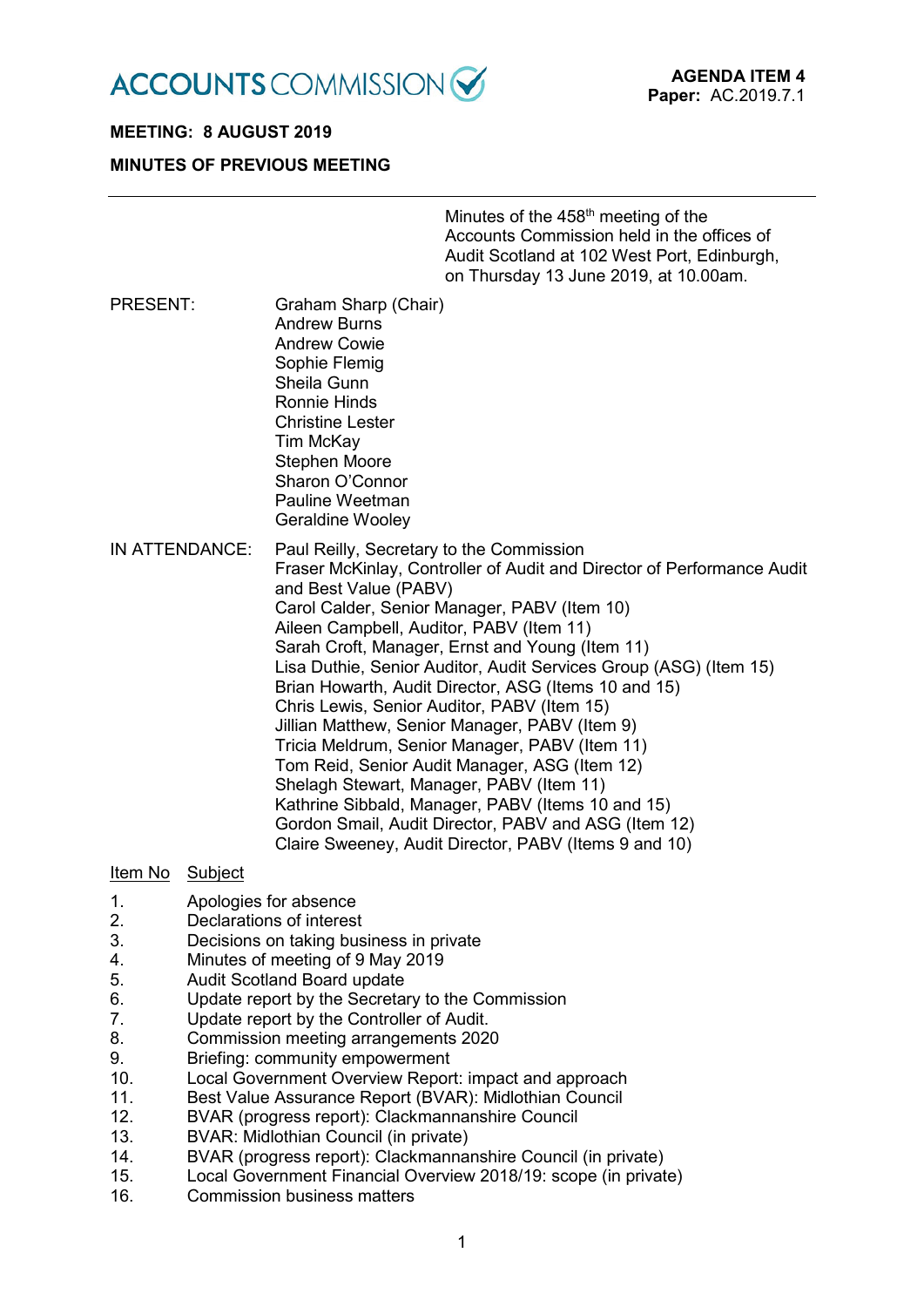# 1. Apologies for absence

It was noted that there were no apologies for absence.

# 2. Declarations of interest

The following declarations of interest were made:

- Christine Lester, in item 9, as a member of the Scottish Health Council, in relation to references to that organisation.
- Geraldine Wooley, in item 6, as a member of the Scottish Housing and Property Chamber and of Fife Valuation Appeal Committee, in relation to references to housing matters, council tax and non-domestic rates.

# 3. Decisions on taking business in private

It was agreed that items 13 to 16 be considered in private because:

- Items 13 and 14 require the Commission to consider actions in relation to reports by the Controller of Audit. The Commission is then obliged by statute to inform the councils in question of its decisions, which the Commission does before making the decision public.
- Item 15 proposes a draft audit report which the Commission is to consider in private before publishing.
- Item 16 may be required if there are any confidential matters that require to be discussed outwith the public domain. The Chair will inform the meeting in public at the start of the meeting if this item is required and what it covers.

No business was notified by members for item 16 and thus the Chair advised that the item would not require discussion.

## 4. Minutes of meeting of 9 May 2019

The minutes of the meeting of 9 May 2019 were approved as a correct record.

Arising therefrom, the Commission:

- In relation to item 4, second bullet point, and in response to a query from Pauline Weetman, noted advice from the Secretary that he had liaised with the Audit Quality and Appointments Team to agree the arrangements for Commission decision-making in relation to the project for the procurement of the next round of auditor appointments, part of which would be considering a project plan including contingency arrangements.
- In relation to item 7, first bullet point, noted advice from the Secretary that part of the decision-making arrangements noted above would be considering matters in relation to audit fee strategy.
- In relation to item 7, second bullet point, noted advice from the Director of PABV that he would liaise with the Secretary on reporting back on Audit Scotland's review of performance in relation to the Institute of Chartered Accountants professional qualification.

*Action: Director of PABV and Secretary*

• In relation to item 8, first bullet point, noted advice from the Secretary that he was liaising with the Director of PABV on a response to the Scottish Government's consultation on the development of the National Islands Plan as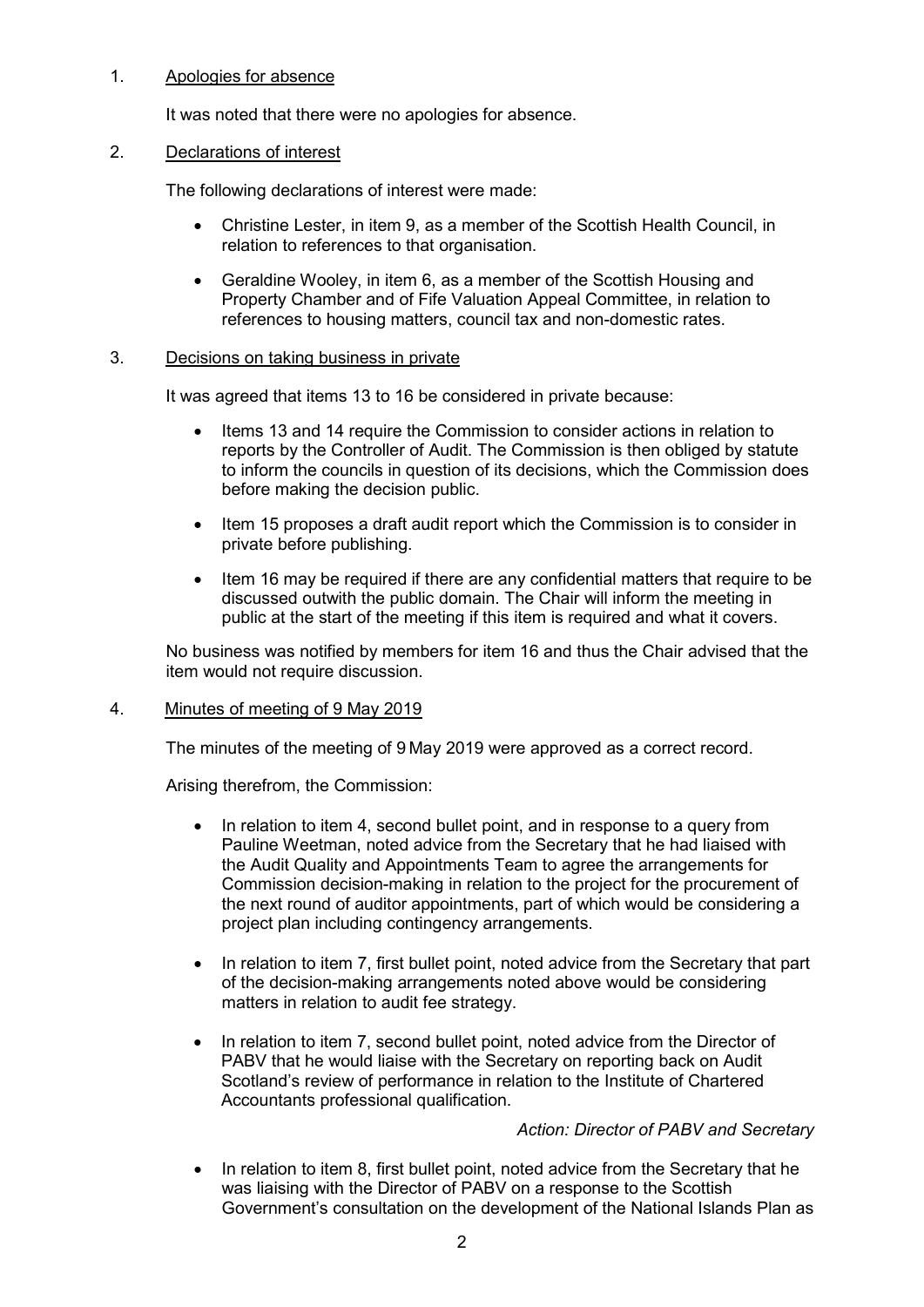set out in the Islands (Scotland) Act 2018, upon which he would report further in due course.

- In relation to item 8, second bullet point, noted advice from the Secretary that he had provided an update on national developments in relation to skills and capacity in the building control profession in his Secretary update report (paragraph 16).
- In relation to item 8, fourth bullet point, noted advice from the Secretary that he had provided an update on the progress of the Children and Young People (Information Sharing) (Scotland) Bill in his Secretary update report (paragraph 16).
- In relation to items 10, 11 and 12, noted advice from the Secretary that the Commission Annual Report 2019/20, Commission Strategy 2019-24, and Commission Engagement Strategy progress report and revised plan were published and shared with stakeholders on 31 May.

## 5. Audit Scotland Board update

The Commission considered a report providing an update on the recent activity of the Audit Scotland Board.

During discussion, the Commission:

- In relation to item 7 of the minute of the Board meeting on 1 May 2019, in response to a query from Pauline Weetman, noted advice from the Chair that, in line with item 4 (first bullet point) of this minute, the Commission would continue to seek assurance from Audit Scotland on the contingencies in place in relation to various areas of risk in the project leading to a new Code of Audit Practice and new audit appointments.
- In relation to item 21 of the minute of the Board meeting on 1 May 2019, noted advice from the Secretary that the Communications Manager of Audit Scotland would lead a discussion session, to consider matters in relation to the Commission's approach to communications, promotion and publicity, after the Commission meeting on 8 August.

Thereafter, the Commission noted the report.

## 6. Update report by the Secretary to the Commission

The Commission considered a report by the Secretary providing an update on significant recent activity relating to local government and issues of relevance or interest across the wider public sector.

During discussion, the Commission:

• Noted advice from Christine Lester on the report published by the Scottish Government on the independent review of cultural issues related to allegations of bullying and harassment in NHS Highland, further details of which would be circulated by the Secretary.

*Action: Secretary*

• In relation to paragraph 18, agreed to congratulate Fiona Kordiak, Director, Audit Services, Audit Scotland, on her appointment as the new chair of the Chartered Institute of Public Finance and Accountability (CIPFA) Scotland for the next year.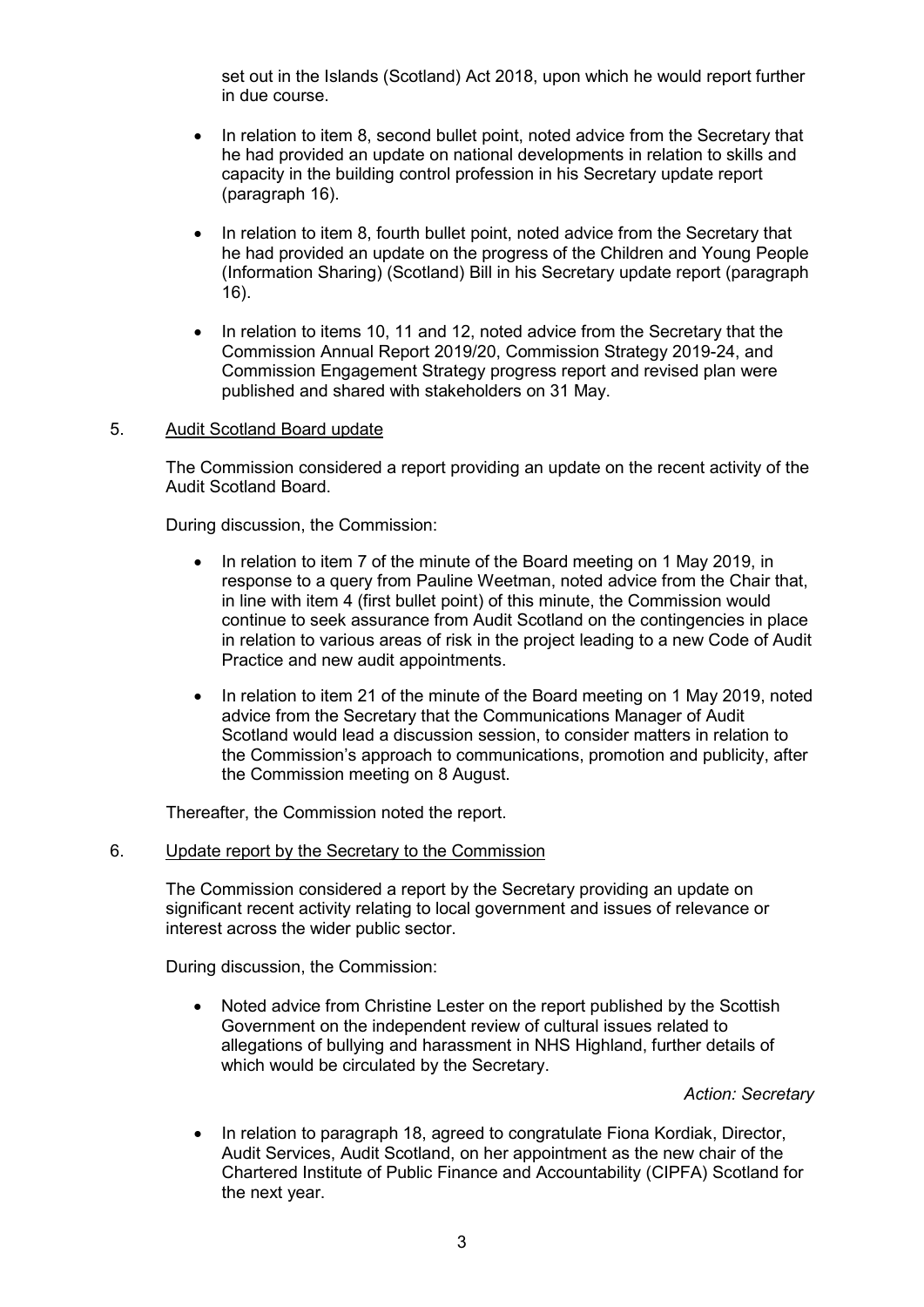• In relation to paragraph 39, and in response to a point made by Geraldine Wooley, agreed to maintain a watching brief on trends and numbers of nondomestic rates valuation appeals.

# *Action: Director of PABV*

- In relation to paragraph 105, in response to a query from Stephen Moore, noted advice from the Controller of Audit that he would be liaising with the Care Inspectorate on issues arising from the entering into administration of Four Season Health Care.
- In relation to paragraphs 109 and 111, in response to a query from Sophie Flemig, noted advice from the Secretary that the lunchtime speaker session in September would be on poverty and inequalities.
- In relation to paragraph 143, in response to a query from Stephen Moore, noted:
	- o advice from the Secretary and Controller of Audit on the significant work undertaken by Audit Scotland to manage risks in relation to cyber security.
	- $\circ$  advice from the Secretary that he would provide more details on this matter on the Commission members' SharePoint site.

*Action: Secretary*

Following discussion, the Commission agreed to:

- Not respond to the consultations set out in paragraphs 20, 21 and 37.
- Note that the Secretary will report further on the Scottish Government consultation on the implementation of the Gender Representation on Public Boards (Scotland) Act 2018.

*Action: Secretary*

• Note the report.

# 7. Update report by the Controller of Audit

The Commission noted a verbal update from the Controller of Audit on his recent activity.

Arising therefrom, the Commission noted advice from the Controller of Audit that he would circulate the Queen's Counsel guidance obtained by Audit Scotland in relation to the application of current statutory regulations to councils' repayments of their loans fund advances.

*Action: Controller of Audit*

# 8. Commission meeting arrangements 2020

The Commission considered a report by the Secretary on the meeting arrangements for 2020.

Following discussion, the Commission agreed:

- The proposed schedule and arrangements for meetings of the Commission and its committees in 2020.
- To retain a speaker session during committee days and note the schedule of speakers for the remainder of 2019 and early 2020, subject to a minor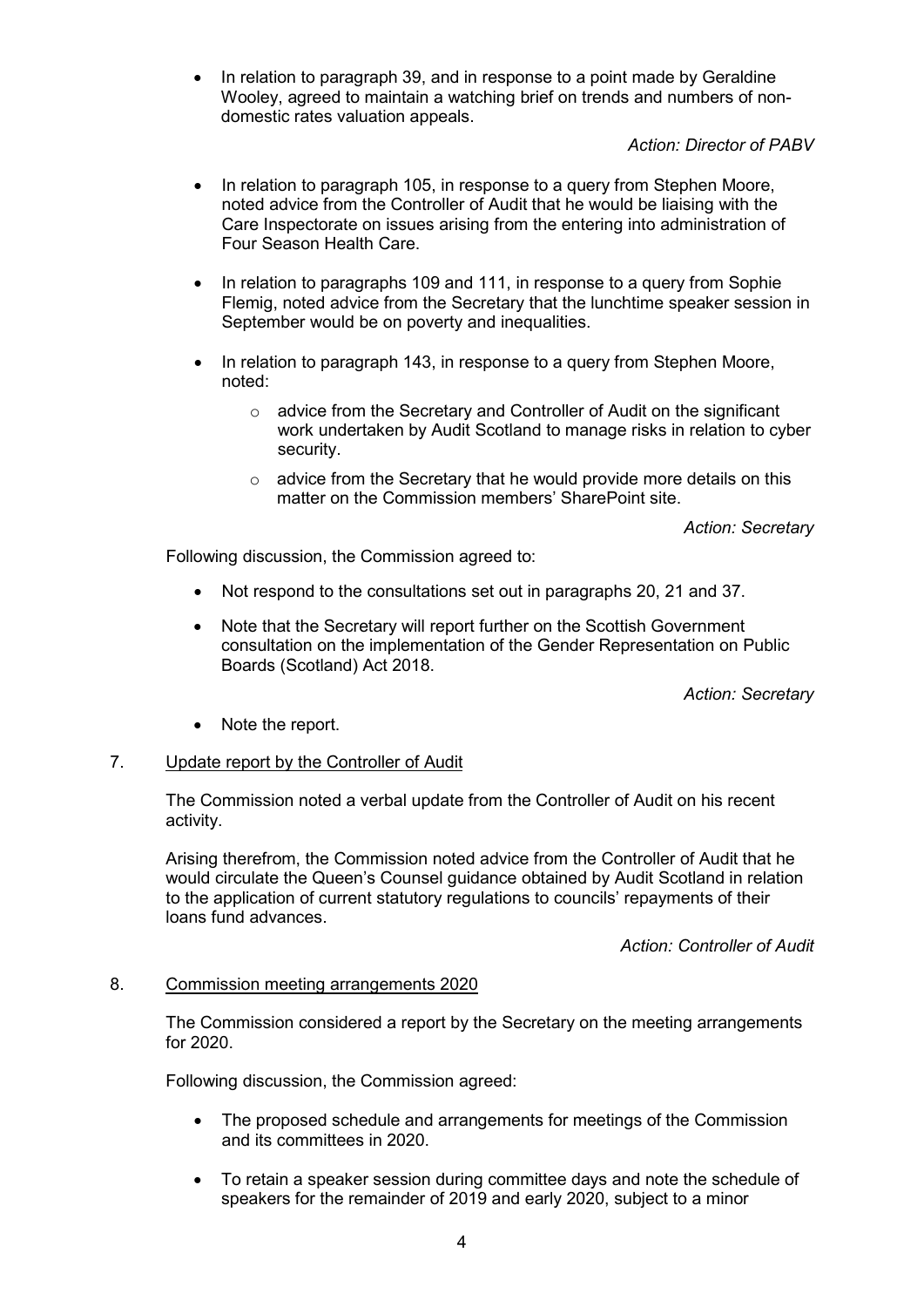amendment of swapping the scheduling of sessions on the National Performance Framework and the Crown Estate.

# *Action: Secretary*

# 9. Briefing: Principles for community empowerment

The Commission considered a report by the Director of PABV introducing a paper on principles for the community empowerment, developed by Audit Scotland on behalf of the Strategic Scrutiny Group.

During discussion, the Commission:

- Noted advice from the Director that the document was aimed primarily at the scrutiny partners on the Strategic Scrutiny Group, with a view to raising awareness of community empowerment and promoting a shared understanding across partners.
- Noted advice from the Director that the paper would be shared with audit teams following publication.
- Noted advice from the Secretary on reported progress in the development of refreshed Best Value statutory guidance, being led by the Scottish Government and the Convention of Scottish Local Authorities (COSLA), given its importance in setting out the Best Value expectations of councils in relation to community empowerment.

Following discussion, the Commission agreed to:

- Endorse the paper, to be published by the Steering Group, subject to a number of revisions to be considered by the drafting team.
- Endorse the proposals for promoting the paper.
- Note the importance of identifying in audit work good practice in relation to community empowerment, with a view to supporting the improvement agenda.
- Further consider its responsibilities in relation to auditing and reporting on community empowerment.

## *Action: Secretary and Director of PABV*

## 10. Local Government Overview: impact and approach

The Commission considered a report by the Director of PABV providing a summary of the initial impact of the two overview reports published during 2018/19 and inviting consideration of the development of overview reporting for 2019/20 and beyond.

During discussion, the Commission:

- Agreed that the Director consider:
	- o how to seek more formal feedback from councils on the overview reports.
	- o how to build an understanding of how councils use the overview reports.

*Action: Director of PABV*

- Agreed that the Secretary consider:
	- o how to facilitate online discussion between members on emerging messages for the financial overview.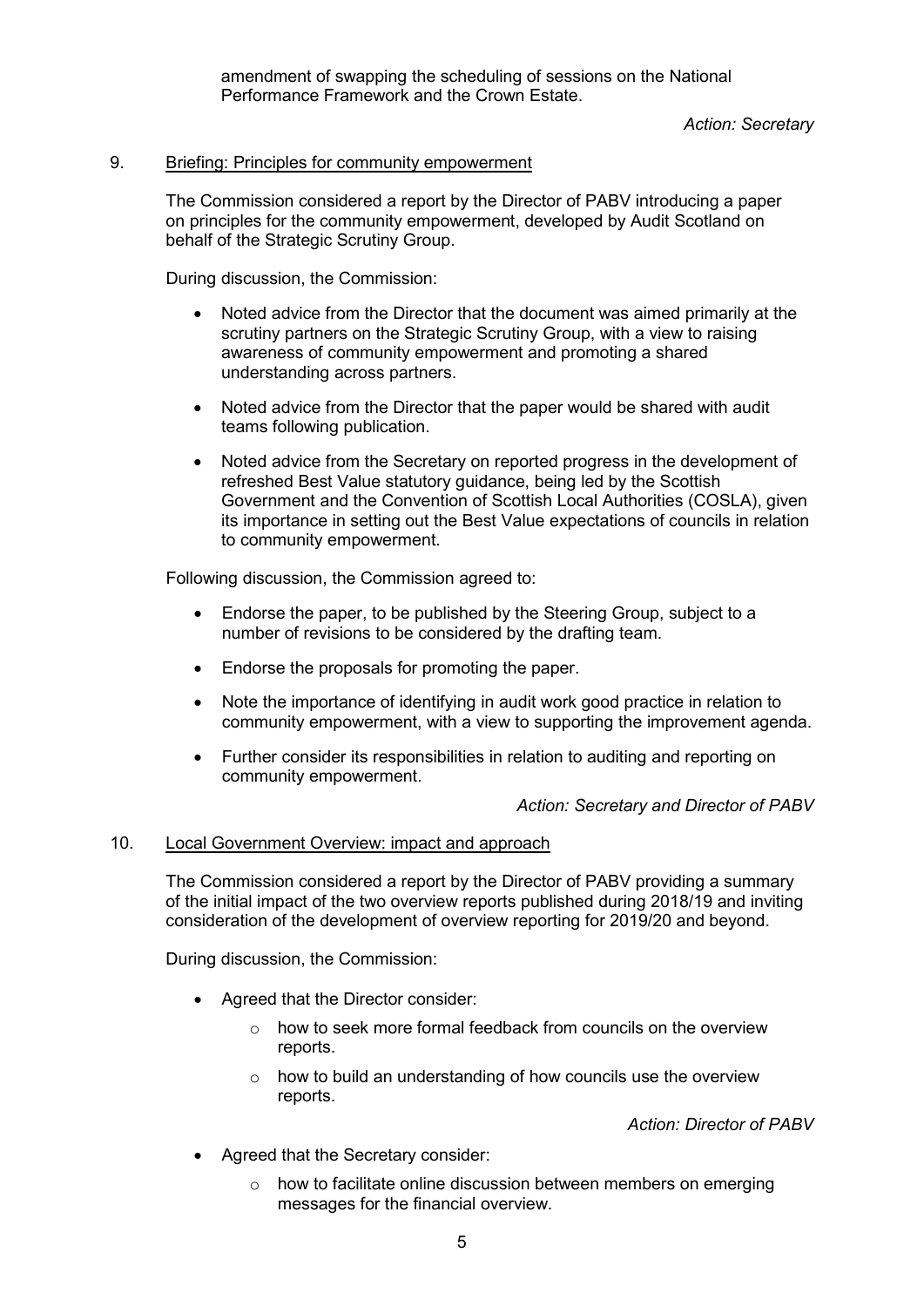- o the option of rescheduling meetings of the Commission's committees to fit with a timetable to consider emerging messages for the financial overview.
- Noted advice from the Director, in response to a query from Christine Lester, that he would consider how messages on integration joint board finances feature in the proposed three-year rolling plan on the scope of overview work.

*Action: Director of PABV*

Following discussion, the Commission agreed:

- To note the initial impact of the overview reports in 2018/19.
- The proposed approach to overview reporting in the future, including:
	- $\circ$  timescales for 2019/20 (including the approach to considering emerging messages for the financial overview)
	- o development of medium-term planning for the challenges and performance overview work.

# 11. Best Value Assurance Report: Midlothian Council

The Commission considered a report by the Secretary to the Commission presenting the Controller of Audit's Best Value Assurance Report for Midlothian Council.

Following questions to the Controller of Audit, the Commission agreed to consider in private how to proceed.

# 12. Best Value Assurance Report (progress report) Clackmannanshire Council

The Commission considered a report by the Secretary to the Commission presenting the Controller of Audit's Best Value Assurance follow up report for Clackmannanshire Council.

Following questions to the Controller of Audit, the Commission agreed to consider in private how to proceed.

# 13. Best Value Assurance Report: Midlothian Council (in private)

The Commission discussed how to proceed in relation to the Controller of Audit's Best Value Assurance Report for Midlothian Council

Following discussion, the Commission agreed to make findings, to be published on 6 July 2019.

## 14. Best Value Assurance Report (follow up): Clackmannanshire Council (in private)

The Commission discussed how to proceed in relation to the Controller of Audit's Best Value Assurance follow up report on Clackmannanshire Council

Following discussion, the Commission agreed to make findings, to be published on 27 June 2019.

# 15. Local government financial overview 2018/19: scope

The Commission considered a report by the Director of PABV proposing the scope